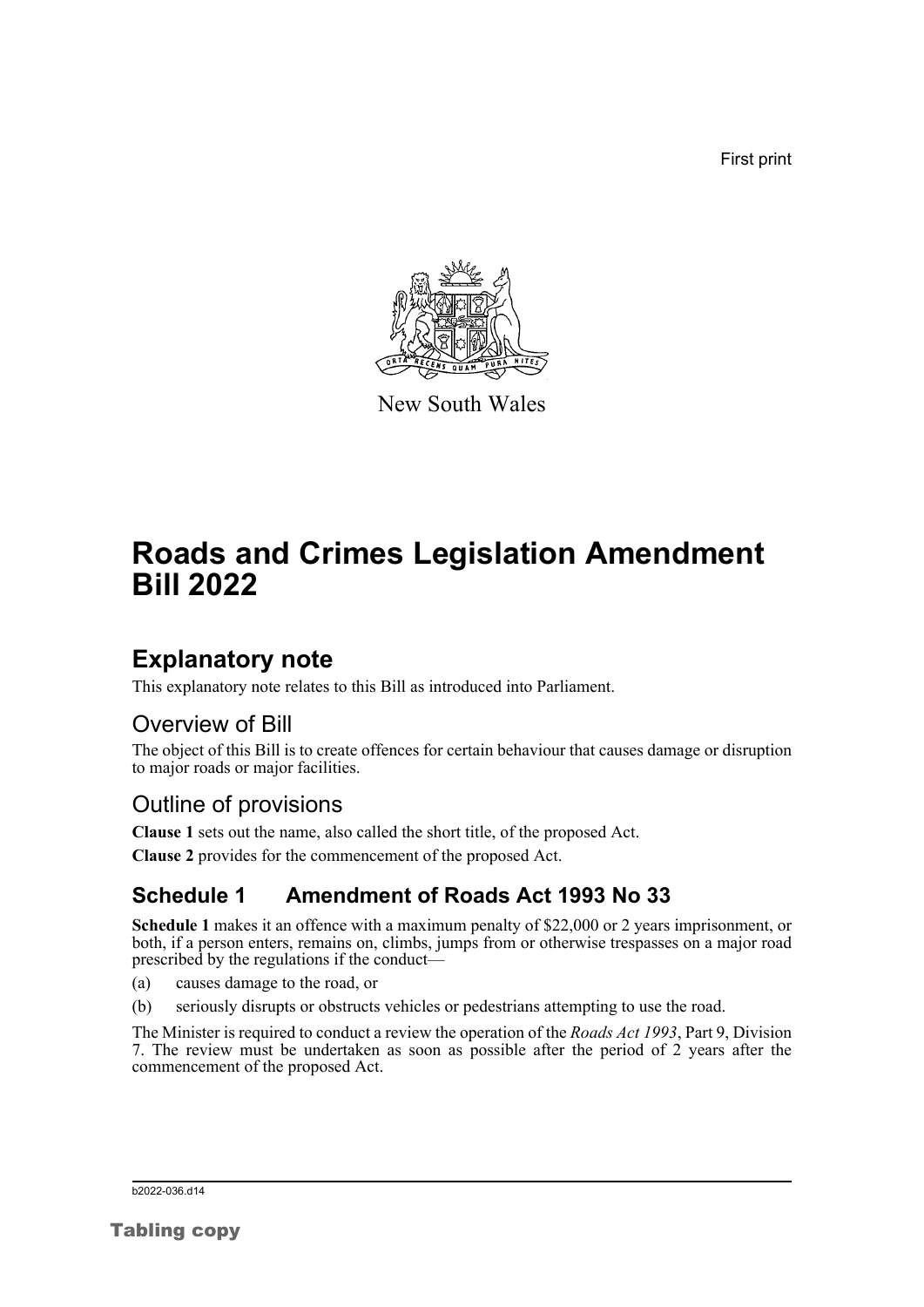### **Schedule 2 Amendment of Crimes Act 1900 No 40**

**Schedule 2** creates a new offence of damaging or disrupting a major facility with a maximum penalty of \$22,000 or 2 years imprisonment, or both. A person commits the offence if the person enters, remains on or near, climbs, jumps from or otherwise trespasses on or blocks entry to any part of a major facility if that conduct—

- (a) causes damage to the major facility, or
- (b) seriously disrupts or obstructs persons attempting to use the major facility, or
- (c) causes the major facility, or part of the major facility, to be closed, or
- (d) causes persons attempting to use the major facility to be redirected.

#### A *major facility* means the following—

- (a) the ports of Botany Bay, Newcastle and Port Kembla,
- (b) a railway station, public transport facility, port or infrastructure facility prescribed by the regulations.

The Minister is required to conduct a review the operation of the proposed offence. The review must be undertaken as soon as possible after the period of 2 years after the commencement of the proposed Act.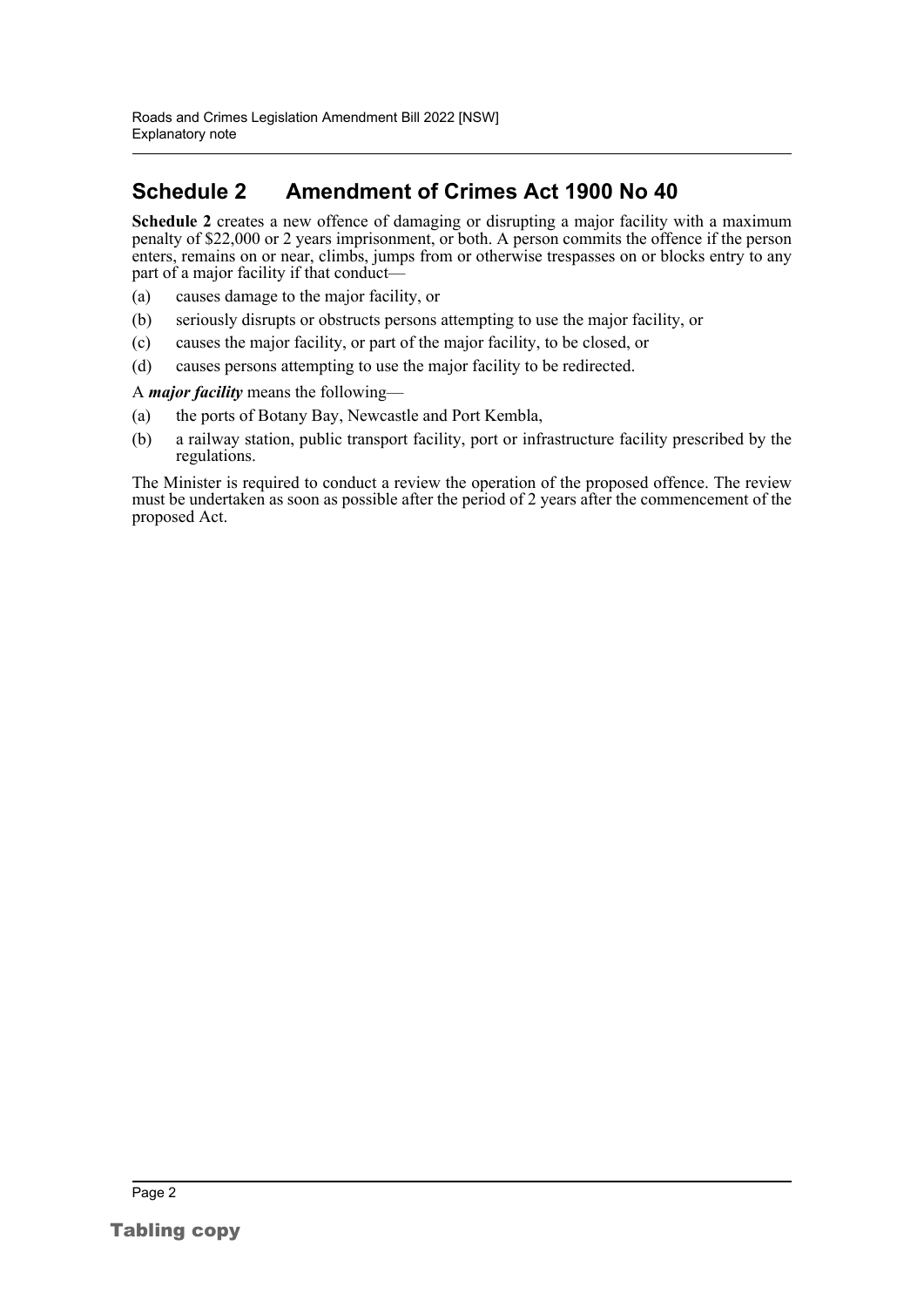First print



New South Wales

## **Roads and Crimes Legislation Amendment Bill 2022**

## **Contents**

|                   |                                    | Page |
|-------------------|------------------------------------|------|
|                   | Name of Act                        |      |
|                   | Commencement                       |      |
| Schedule 1        | Amendment of Roads Act 1993 No 33  |      |
| <b>Schedule 2</b> | Amendment of Crimes Act 1900 No 40 |      |

b<sub>2022</sub>-036.d14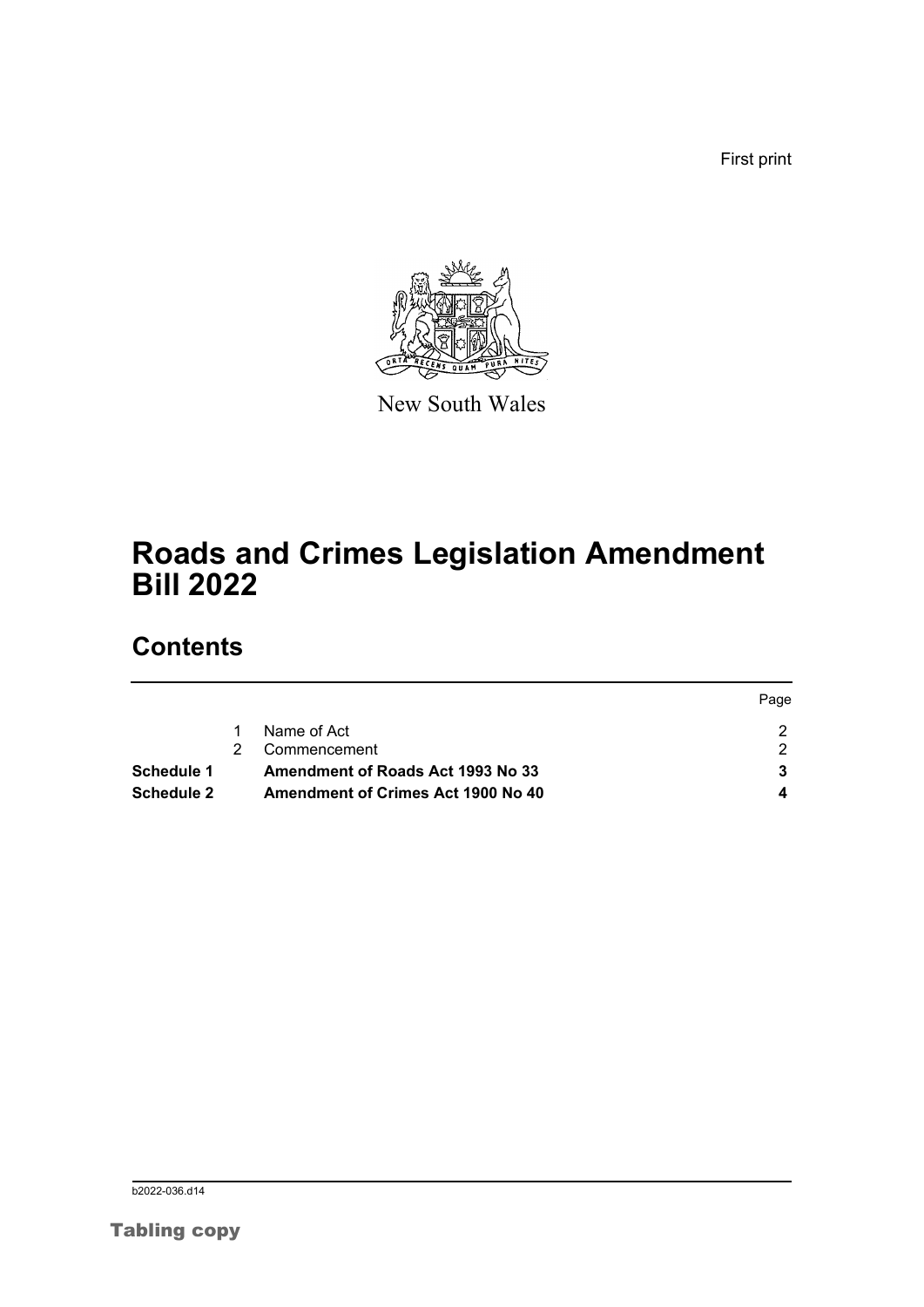

New South Wales

## **Roads and Crimes Legislation Amendment Bill 2022**

No , 2022

### **A Bill for**

An Act to amend the *Roads Act 1993* and the *Crimes Act 1900* to create offences for certain behaviour that causes damage or disruption to major roads or major public facilities; and for other purposes.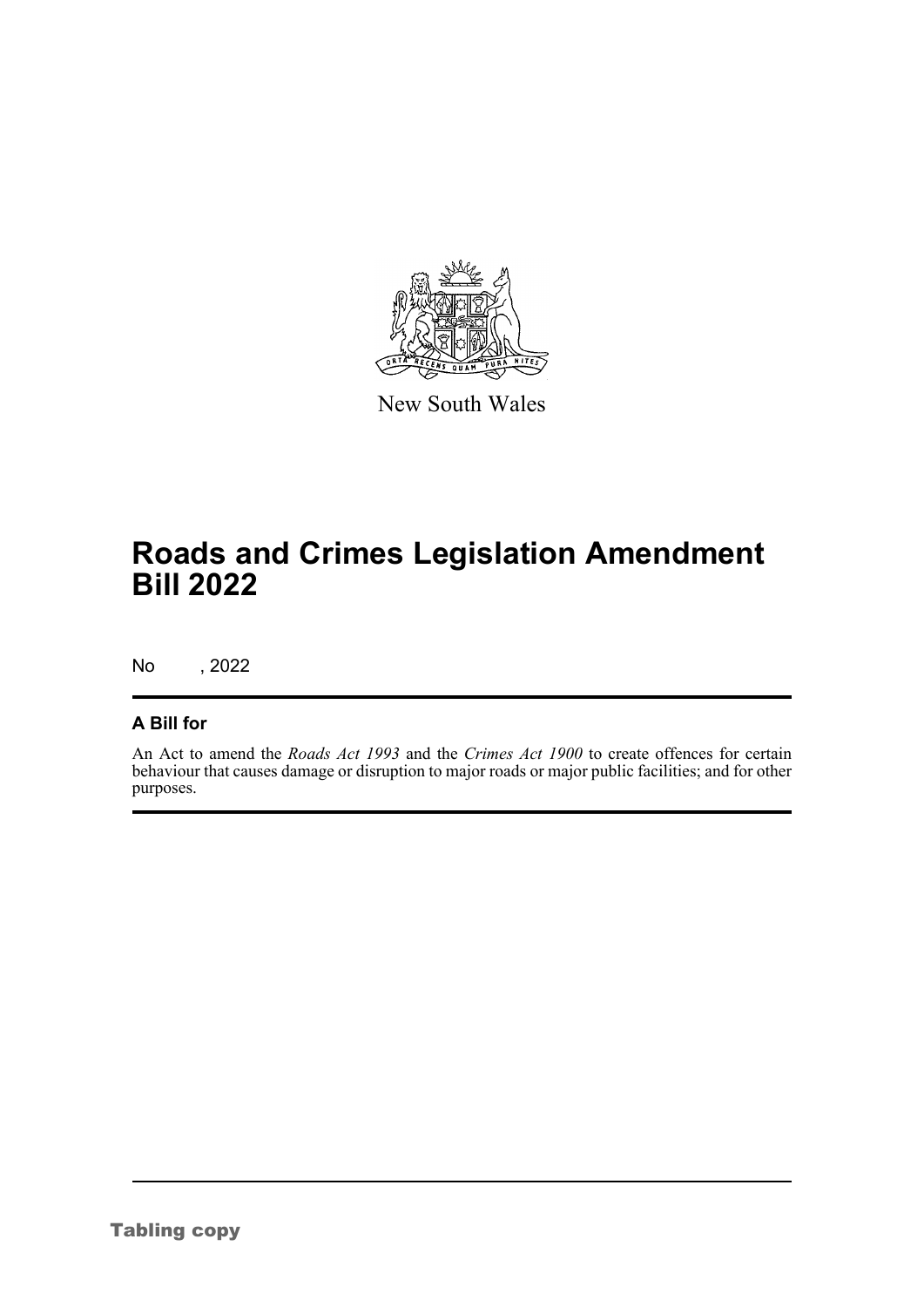Roads and Crimes Legislation Amendment Bill 2022 [NSW]

<span id="page-4-1"></span><span id="page-4-0"></span>

| The Legislature of New South Wales enacts— |                                                                          |                |
|--------------------------------------------|--------------------------------------------------------------------------|----------------|
|                                            | Name of Act                                                              | $\mathcal{P}$  |
|                                            | This Act is the <i>Roads and Crimes Legislation Amendment Act 2022</i> . | 3              |
|                                            | <b>Commencement</b>                                                      | $\overline{4}$ |
|                                            | This Act commences on the date of assent to this Act.                    | 5              |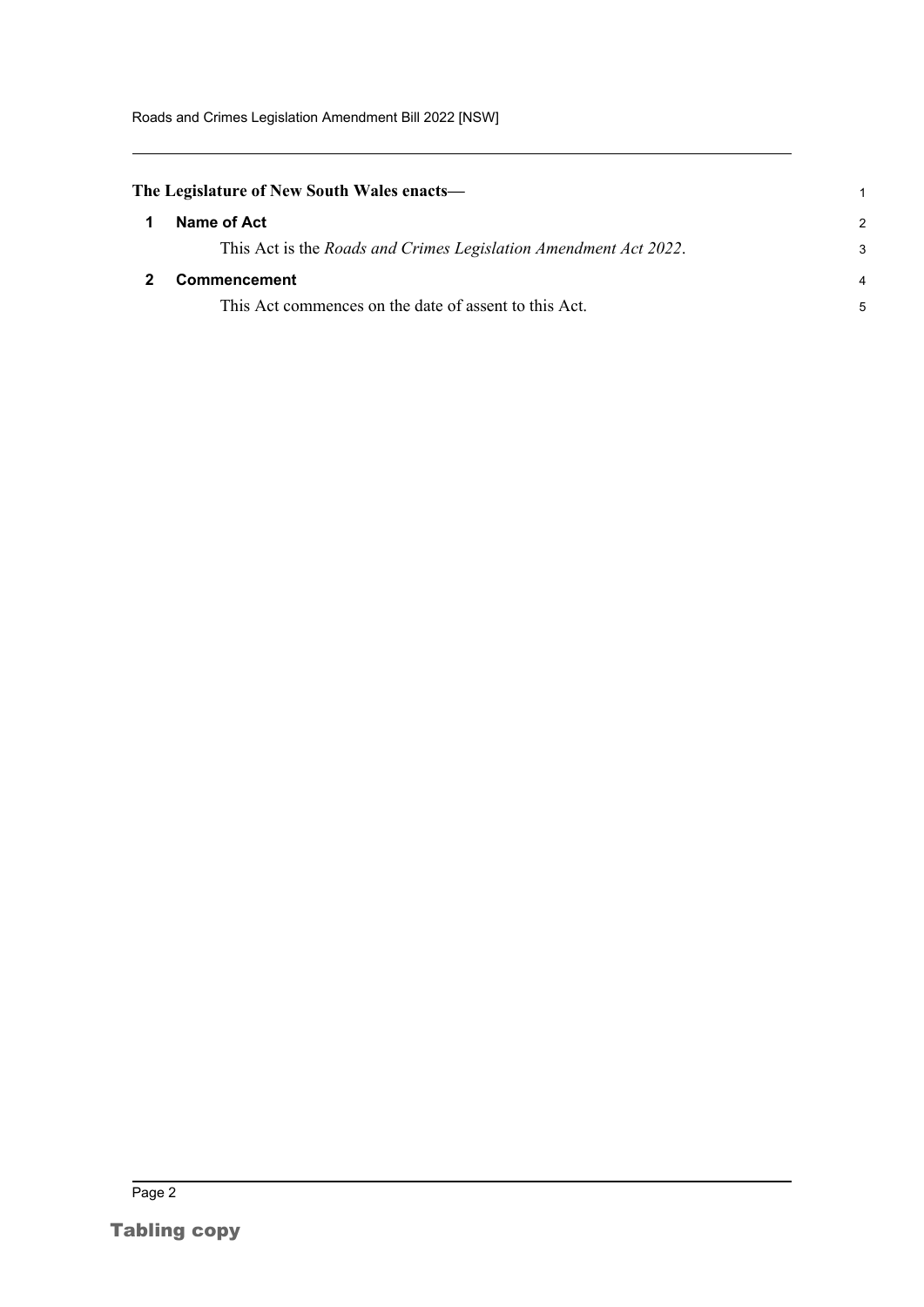<span id="page-5-0"></span>

|       | <b>Schedule 1</b>                                         |                        | <b>Amendment of Roads Act 1993 No 33</b>                                                                                                                                                                     | $\mathbf{1}$       |
|-------|-----------------------------------------------------------|------------------------|--------------------------------------------------------------------------------------------------------------------------------------------------------------------------------------------------------------|--------------------|
| [1]   | Part 9, Division 7, heading                               |                        |                                                                                                                                                                                                              |                    |
|       |                                                           |                        | Omit "and tunnels". Insert instead ", tunnels and roads".                                                                                                                                                    | 3                  |
| [2]   |                                                           |                        | Section 144G, heading                                                                                                                                                                                        | 4                  |
|       |                                                           |                        | Omit "and tunnels". Insert instead ", tunnels and roads".                                                                                                                                                    | 5                  |
| [3]   | <b>Section 144G(1)</b>                                    |                        |                                                                                                                                                                                                              | 6                  |
|       |                                                           |                        | Omit "major bridge or tunnel". Insert instead "major bridge, tunnel or road".                                                                                                                                | $\overline{7}$     |
| [4]   |                                                           |                        | Section 144G(1)(a) and (2)                                                                                                                                                                                   | 8                  |
|       |                                                           |                        | Omit "or tunnel" wherever occurring. Insert instead ", tunnel or road".                                                                                                                                      | 9                  |
| [5]   |                                                           |                        | <b>Section 144G(1)(b)</b>                                                                                                                                                                                    | 10                 |
|       | Omit "or tunnel, or". Insert instead ", tunnel or road.". |                        |                                                                                                                                                                                                              | 11                 |
| [6]   |                                                           |                        | <b>Section 144G(1)(c)</b>                                                                                                                                                                                    | 12                 |
|       |                                                           |                        | Omit the paragraph.                                                                                                                                                                                          | 13                 |
| $[7]$ |                                                           |                        | Section 144G(5A)                                                                                                                                                                                             | 14                 |
|       |                                                           |                        | Insert after section $144G(5)$ —                                                                                                                                                                             | 15                 |
|       |                                                           | (5A)                   | A person does not commit an offence under this section if the conduct forms<br>part of industrial action.                                                                                                    | 16<br>17           |
| [8]   |                                                           | <b>Section 144G(6)</b> |                                                                                                                                                                                                              | 18                 |
|       |                                                           |                        | Omit the definition of <i>major bridge or tunnel</i> . Insert instead—                                                                                                                                       | 19                 |
|       |                                                           |                        | <i>major bridge, tunnel or road</i> means a bridge, tunnel or road prescribed by the<br>regulations for the purposes of this section.                                                                        | 20<br>21           |
| [9]   |                                                           | <b>Section 144H</b>    |                                                                                                                                                                                                              | 22                 |
|       |                                                           |                        | Insert after section 144G-                                                                                                                                                                                   | 23                 |
|       | 144H                                                      |                        | <b>Review of Division</b>                                                                                                                                                                                    | 24                 |
|       |                                                           | (1)                    | The Minister must review this Division to determine whether the policy<br>objectives of the Division remain valid and whether the terms of the Division<br>remain appropriate for securing those objectives. | 25<br>$26\,$<br>27 |
|       |                                                           | (2)                    | The review must be undertaken as soon as possible after the period of 2 years<br>from the commencement of the Roads and Crimes Legislation Amendment Act<br>2022.                                            | 28<br>29<br>30     |
|       |                                                           | (3)                    | A report on the outcome of the review must be tabled in each House of<br>Parliament within 6 months after the end of the period of 2 years.                                                                  | 31<br>32           |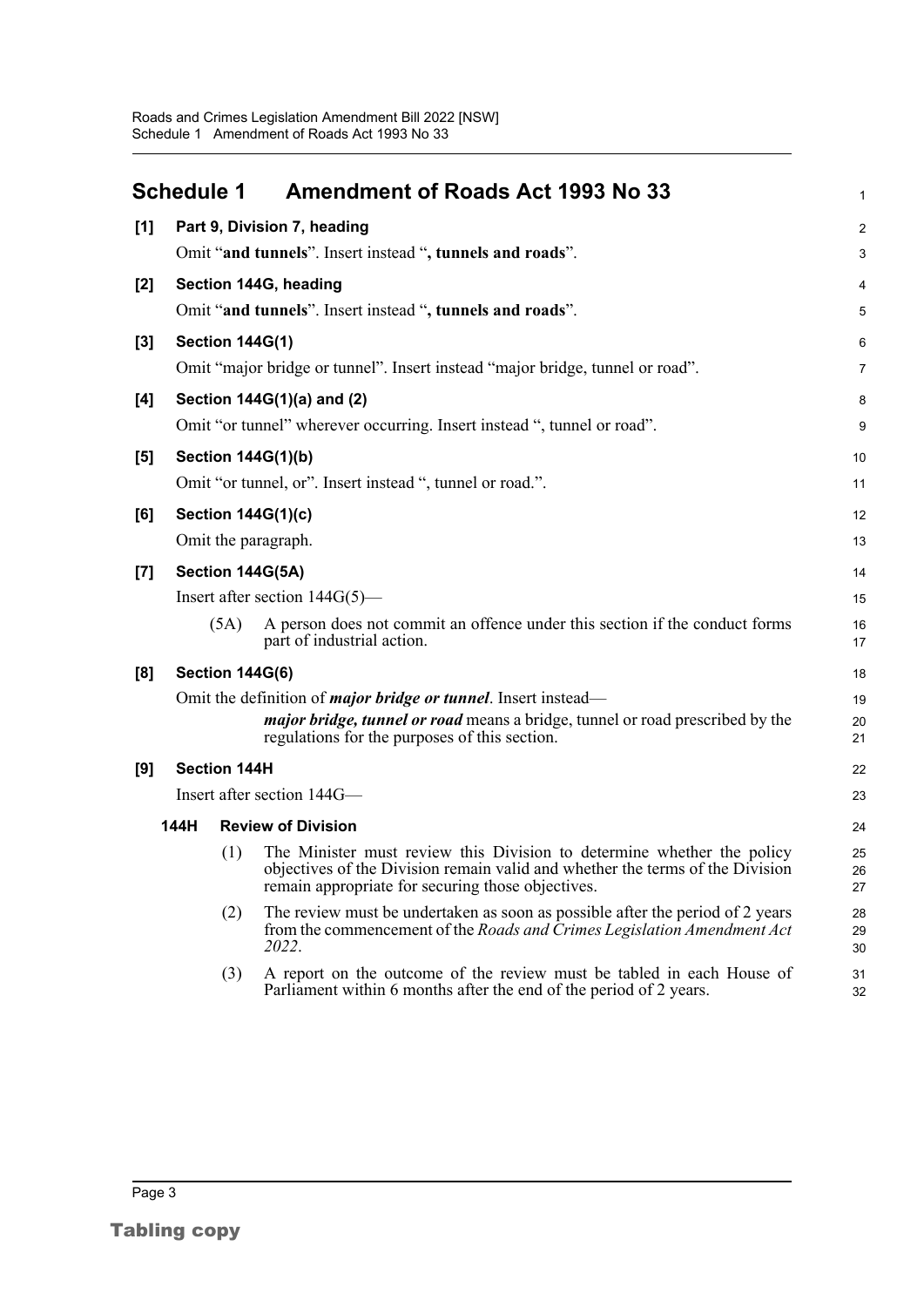<span id="page-6-0"></span>

| <b>Schedule 2</b><br>Part 4AF |                       | <b>Amendment of Crimes Act 1900 No 40</b>                                                                                                                                                        |                |                                  |
|-------------------------------|-----------------------|--------------------------------------------------------------------------------------------------------------------------------------------------------------------------------------------------|----------------|----------------------------------|
|                               |                       |                                                                                                                                                                                                  |                | Insert after Part 4AE-           |
|                               |                       |                                                                                                                                                                                                  |                | <b>Part 4AF Major facilities</b> |
| 214A                          |                       | Damage or disruption to major facility                                                                                                                                                           |                |                                  |
|                               | (1)                   | A person must not enter, remain on or near, climb, jump from or otherwise<br>trespass on or block entry to any part of a major facility if that conduct—                                         |                |                                  |
|                               |                       | causes damage to the major facility, or<br>(a)                                                                                                                                                   | $\bf 8$        |                                  |
|                               |                       | seriously disrupts or obstructs persons attempting to use the major<br>(b)<br>facility, or                                                                                                       | 9<br>10        |                                  |
|                               |                       | causes the major facility, or part of the major facility, to be closed, or<br>(c)                                                                                                                | 11             |                                  |
|                               |                       | causes persons attempting to use the major facility to be redirected.<br>(d)                                                                                                                     | 12             |                                  |
|                               |                       | Maximum penalty—200 penalty units or imprisonment for 2 years, or both.                                                                                                                          | 13             |                                  |
|                               | (2)                   | It is a defence to the prosecution of an offence against this section if the person<br>charged proves that the person had a reasonable excuse for the conduct.                                   | 14<br>15       |                                  |
|                               | (3)                   | A person does not commit an offence under this section if the conduct forms<br>part of industrial action.                                                                                        | 16<br>17       |                                  |
|                               | (4)                   | A person does not commit an offence under this section for anything done or<br>omitted to be done in accordance with the consent or authority of—                                                | 18<br>19       |                                  |
|                               |                       | the NSW Police Force, or<br>(a)                                                                                                                                                                  | 20             |                                  |
|                               |                       | another public authority, or<br>(b)                                                                                                                                                              | 21             |                                  |
|                               |                       | for a privately owned major facility—the owner or operator of the<br>(c)<br>facility.                                                                                                            | 22<br>23       |                                  |
|                               | (5)                   | In this section-                                                                                                                                                                                 | 24             |                                  |
|                               |                       | <i>major facility</i> means the following, whether publicly or privately owned—                                                                                                                  | 25             |                                  |
|                               |                       | a railway station or other public transport facility prescribed by the<br>(a)<br>regulations,                                                                                                    | 26<br>27       |                                  |
|                               |                       | a private port within the meaning of the <i>Ports and Maritime</i><br>(b)<br>Administration Act 1995, or another port prescribed by the regulations,                                             | 28<br>29       |                                  |
|                               |                       | an infrastructure facility, including a facility providing water, sewerage,<br>(c)<br>energy or other services to the public, prescribed by the regulations.                                     | $30\,$<br>31   |                                  |
| 214B                          | <b>Review of Part</b> |                                                                                                                                                                                                  |                |                                  |
|                               | (1)                   | The Minister must review this Part to determine whether the policy objectives<br>of the Part remain valid and whether the terms of the Part remain appropriate<br>for securing those objectives. | 33<br>34<br>35 |                                  |
|                               | (2)                   | The review must be undertaken as soon as possible after the period of 2 years<br>from the commencement of the Roads and Crimes Legislation Amendment Act<br>2022.                                | 36<br>37<br>38 |                                  |